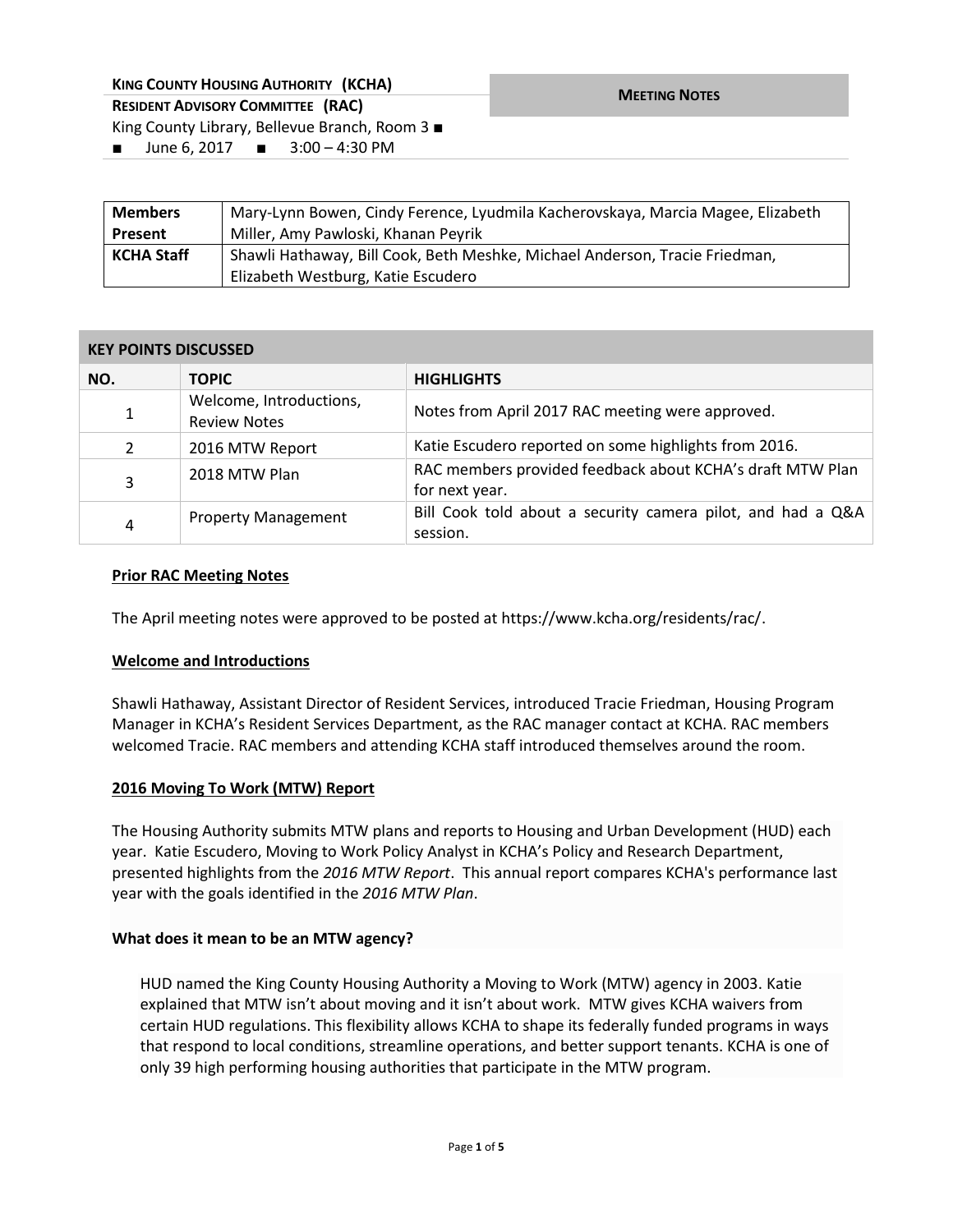Before KCHA got MTW status, federal funding KCHA received for its Public Housing program went directly and strictly into Public Housing, and likewise Section 8 funding went strictly to KCHA's Housing Choice Voucher (Section 8) program. Since gaining MTW flexibility, KCHA is able to put into one pot of money all funds from HUD for Section 8 and Public Housing as well as income from properties KCHA owns and operates without federal subsidies. From this combined pot of money, KCHA is able to fund all of its programs, including Section 8, Public Housing, the Homeless Housing and Resident Services departments, and is able to innovate how KCHA uses its subsidies from HUD in ways that best serve the local needs of our diverse population we have in King County. We are able to not only fund the traditional programs of a Housing Authority, but also innovative programs because we have flexibility to work with and be more responsive to the local community on innovative programs.

# **Highlights from the 2016 MTW Report**

Here is a summary of some of the highlights that will be in the FY 2016 MTW Annual Report. This report will be posted later in 2017 at [https://www.kcha.org/news/mtw/.](https://www.kcha.org/news/mtw/)

KCHA served 11,262 families in KCHA-owned properties: 9,494 families housed in the private market with a voucher, and 986 families housed in nonprofit partner housing.

KCHA acquired and thus saved 76 units of affordable housing from demolition in Highland Park complex in Bellevue. This kept the mostly immigrant low income residents of this apartment from becoming displaced and it allowed their children to remain in their same schools.

KCHA dedicated 44 Veterans Affairs Supportive Housing (VASH) vouchers to the William J. Wood Veterans House in Federal Way, a service-rich housing complex owned by the Multi-Service Center (MSC) which opened in December 2016 to house 44 previously homeless veterans and their family members. This is a partnership between KCHA, MSC and the Department of Veterans Affairs (VA).

KCHA also purchased Abby Ridge in 2016. It's a 146 unit apartment complex in SeaTac near the new Angle Lake light rail station. One of KCHA's major strategies is to acquire properties near light rail stations to enable lower income people to benefit from living close to good transportation.

Because of MTW, KCHA is able to over-lease its Section 8 program, in 2016 providing on average 130 Housing Choice Vouchers above the number of families KCHA would able to serve without MTW flexibility.

A major initiative in 2016 was to continue to address the homelessness crisis in our region. More than half of the households entering KCHA programs in 2016 had experienced homelessness, showing that without KCHA a major number of people would have remained homeless. To address increasing amounts of homelessness in our region and to eliminate barriers to housing, KCHA partners with the VA, local nonprofit agencies, and agencies serving homeless young adults. One program to highlight regarding reducing the homelessness in our region is the *Student and Family Stability Initiative* (SFSI). So far 150 formerly homeless families including 374 children were housed through that program. SFSI is a partnership between KCHA, a school district, and Neighborhood House (a nonprofit agency) to provide a temporary housing subsidy and employment assistance to homeless families with students in a the school district.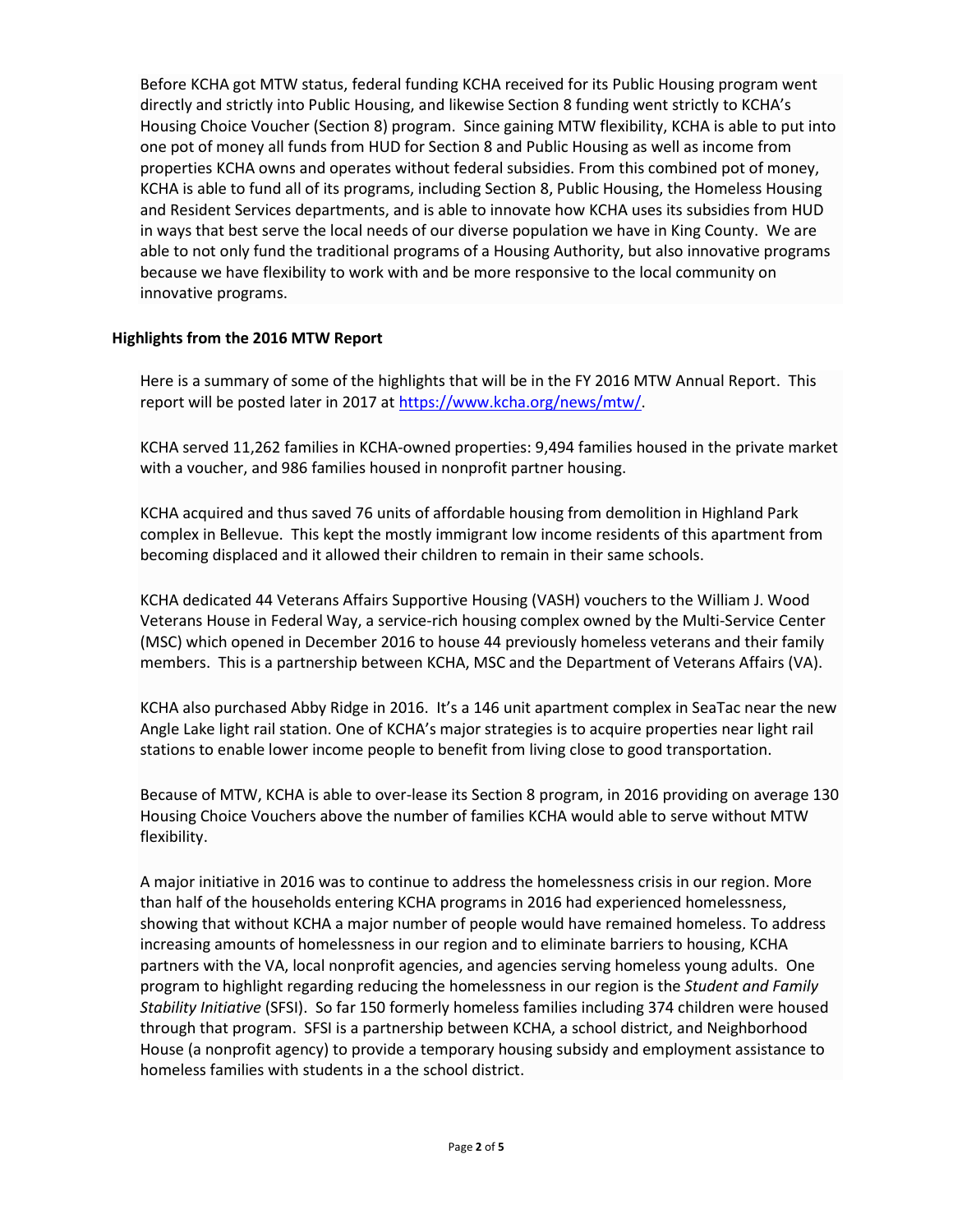In 2016 KCHA worked on expanding geographic choice and opportunities for low income participants of KCHA programs to live all around King County. Our Section 8 department implemented a 5 tier zip code based payment standard so that Section 8 subsidies will better match the market rate of rental housing in all areas of the county. We are also investing in areas to improve educational outcomes for children in KCHA programs. We have 15 youth centers and 3 Head Start facilities on KCHA properties. We fund programs that aim to improve educational outcomes. We are investing in underserved neighborhoods such as Greenbridge in White Center to increase opportunities for people we're serving.

In 2016 KCHA invested over 16 million dollars in site improvements and building repairs of properties owned by KCHA. In this way KCHA added up to 30 more years of life to the housing properties.

In 2016, KCHA expended the Energy Performance Contract which is reducing utility costs for both KCHA and residents. In another form of efficiency improvement, KCHA implemented process improvements such as eliminating paperwork that saved over 14,000 hours of staff time.

# **2018 Moving To Work (MTW) Draft Plan**

Katie Escudero next spoke to the RAC about the MTW plan for next year, which has just started to be developed. The annual plan outlines KCHA's MTW goals and activities for the upcoming fiscal year. Katie said KCHA departments are just starting to create their work plans for 2018, so this is a good time to come to the Resident Advisory Committee to ask for RAC members' input and opinions. Katie began by telling the RAC members what ideas have been drafted so far, followed by asking for feedback and additional ideas from RAC members for 2018. Because of the

For next year we are not planning to take on anything new above and beyond what we already do because of the funding realities in the federal budget. We don't plan to propose many new initiatives in the 2018 MTW Plan due to the federal funding situation. However, members of the RAC are welcome to share ideas of all kinds about KCHA's MTW Plan, both for 2018 and the future, in case KCHA has the ability to pursue your idea later on.

So far, the proposed priorities for KCHA in 2018 are the following:

- a. Increase the number of low-income households we serve.
- b. Expand and preserve our portfolio of housing dedicated to low-income households.
- c. Expand assistance to homeless and the most vulnerable populations in our region.
- d. Increase geographic choice and access to opportunity.
- e. Supporting families in gaining greater economic independence.
- f. Create more cost-effective and efficient programs.

Katie next requested input from the RAC members about the policies and priorities so far proposed to be in next year's MTW Plan. The group split up into small groups to discuss these questions, and provided the following feedback.

- 1. What is your reaction to these priorities? Do they resonate with you? Why or why not?
	- Yes.
	- I believe that new buildings must not be so far from the buildings where they live.
	- Have food bank on properties.
	- It looks good. You are doing a great job.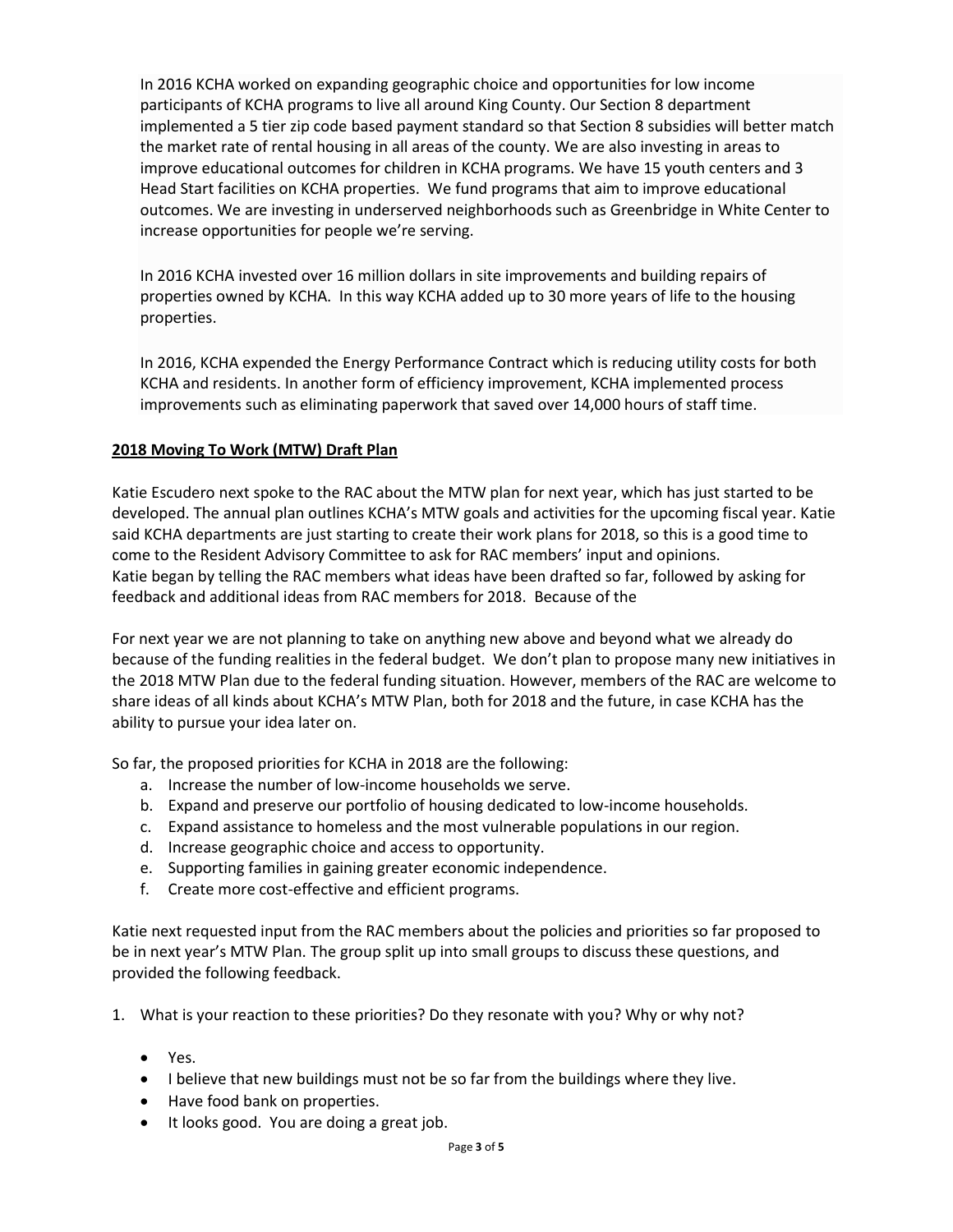- 2. Are there other priorities that we should consider pursuing in 2018 or future years?
	- Better phone communication for those who find it difficult to handle papers or computers.
	- We keep having to fill out duplicate paperwork. Is there some way to reduce this?
	- Provide more housing closer to where jobs are.
	- Dedicate more housing for the almost elderly, ages 55 60 year old low income people.
	- KCHA should offer free or reduced price transportation vouchers.
	- Provide more computers for resident use in KCHA owned properties.
	- Pay more attention to the people who have lots of children who are unemployed or homeless. Some of them beg for money from people in cars.
	- Buy properties at risk to preserve existing housing.
	- Provide vouchers for transportation to work. KCHA and Pierce County HA could work with Sound Transit to commit to having low income housing surrounding their transit projects.

## **Security Camera Pilot**

Bill Cook informed the group that KCHA is starting to install security cameras at three of its buildings, one building in each of the three regions, in order to see how it goes. Only one of the buildings has the cameras installed and operating so far: Wayland Arms in Auburn. We are almost finished putting them in at Paramount House in Shoreline. The next property where we'll try out security cameras will be Southridge House in Federal Way. These systems are state-of-the-art. They are little cameras shaped like domes that hang from the ceiling or off the wall. Installing these systems has cost about \$8,000 to \$9,000 per building. There is no additional monthly fee after that. We are already paying for internet connectivity for the property manager's office and that's all that's needed to run this system after the initial purchase and installation.

One reason we want to try these out is we've been having a problem with the doors to our mixed population buildings being propped open. These buildings are multi-story buildings where elderly and disabled adults live. These buildings were designed to be secure buildings that you could only get into with a key card or if a resident let you in after you called the resident. We are trying out security cameras at these three sites to see if there's a reduction in propping doors open and letting in unauthorized people. We put up signs in the buildings with security cameras to notify residents. We don't want anything about the new security camera systems to be kept secret from residents.

We won't use the cameras to monitor what residents are doing. Instead, these are recording systems. No one will be monitoring 24/7 what the cameras record. We think the main use will be to review footage after there's a problem to see what happened and decide who to contact about the problem. The footage is viewable in the property manager's office and can be accessed there or via smartphone by the other authorized viewers. This should improve response time when there's a problem at one of the doors, such as a broken window on an entry door, because the authorized viewers can look at the problem even if they are not on site.

We have written a policy for staff usage of what the security cameras produce. This policy states that KCHA will keep video coverage for only 30 days. The policy states that only three people have access to view the camera's footage: that building's property manager, the regional manager for that building's region, and Bill Cook, Director of Property Management. If someone else wants to see camera footage, for example a KCHA employee from Resident Services who supports residents at that building, that person must get permission to view the footage from the regional manager. The only other entity